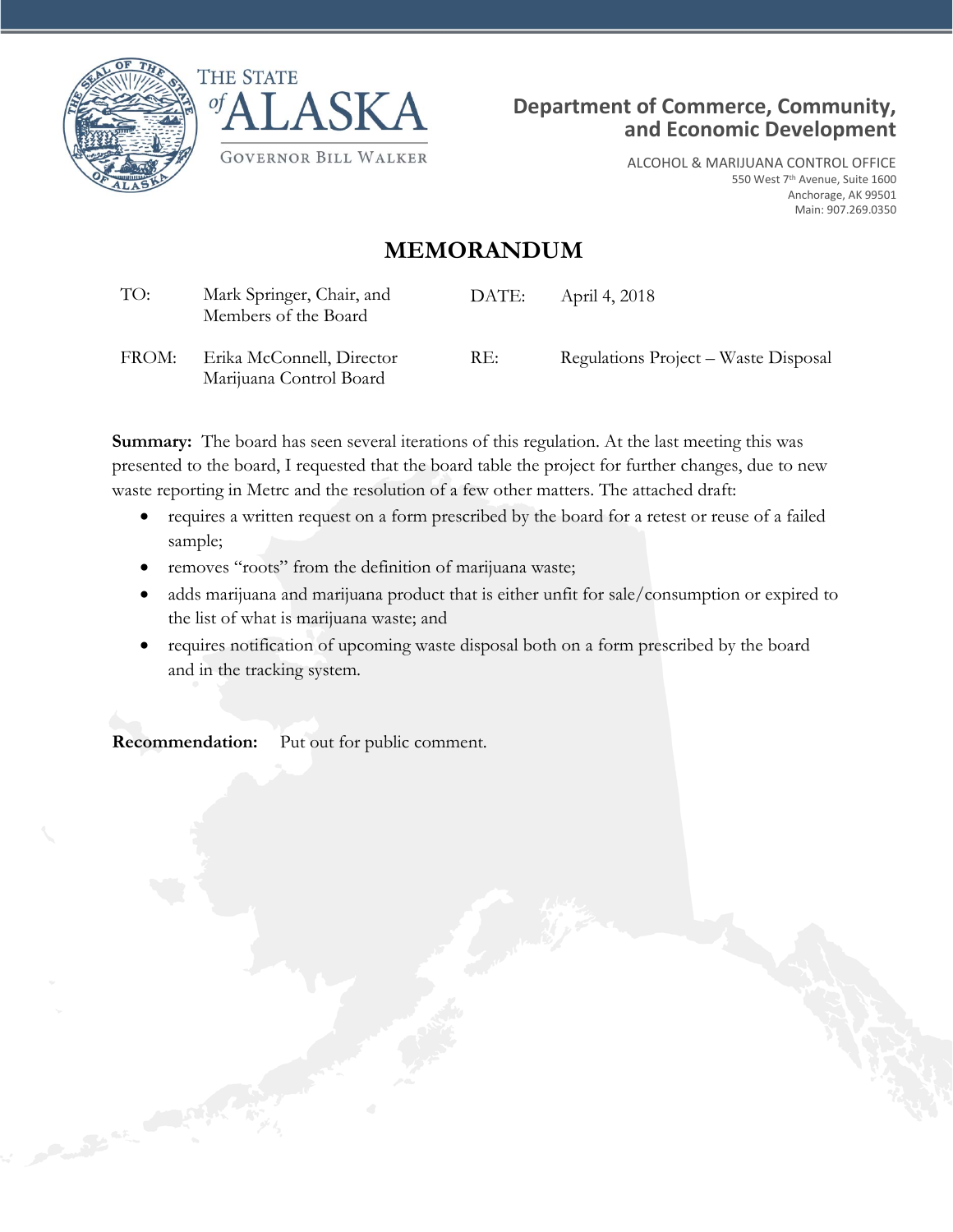3 AAC 306.660 is amended to read:

#### **3 AAC 306.660. Failed materials; retests**

(a) If a sample tested by a marijuana testing facility does not pass the required tests based on the standards set out in 3 AAC 306.645, the marijuana establishment that provided the sample shall

(1) dispose of the entire harvest batch or production lot from which the sample was taken **in accordance with 3 AAC 306.740**; and

(2) document the disposal of the sample using the marijuana establishment's marijuana inventory tracking system.

(b) If a sample of marijuana fails a required test, any marijuana plant trim, leaf, and other usable material from the same plants automatically fail the required test. The board or director may approve a **written** request**, on a form prescribed by the board,** to allow a batch of marijuana that fails a required test to be used to make a carbon dioxide- or solvent-based extract. After processing, the carbon dioxide- or solvent-based extract must pass all required tests.

(c) If a marijuana cultivation facility or a marijuana product manufacturing facility **submits a written request on a form prescribed by the board** [PETITIONS] for a retest of marijuana or a marijuana product that failed a required test, the board or director may authorize a retest to validate the test results. The marijuana cultivation facility or a marijuana product manufacturing facility shall pay all costs of a retest.  $(am_{\perp}/\perp_{\perp}$ , Register Authority: AS 17.38.010 AS 17.38.150 AS 17.38.200 AS 17.38.070 AS 17.38.190 AS 17.38.900 AS 17.38.121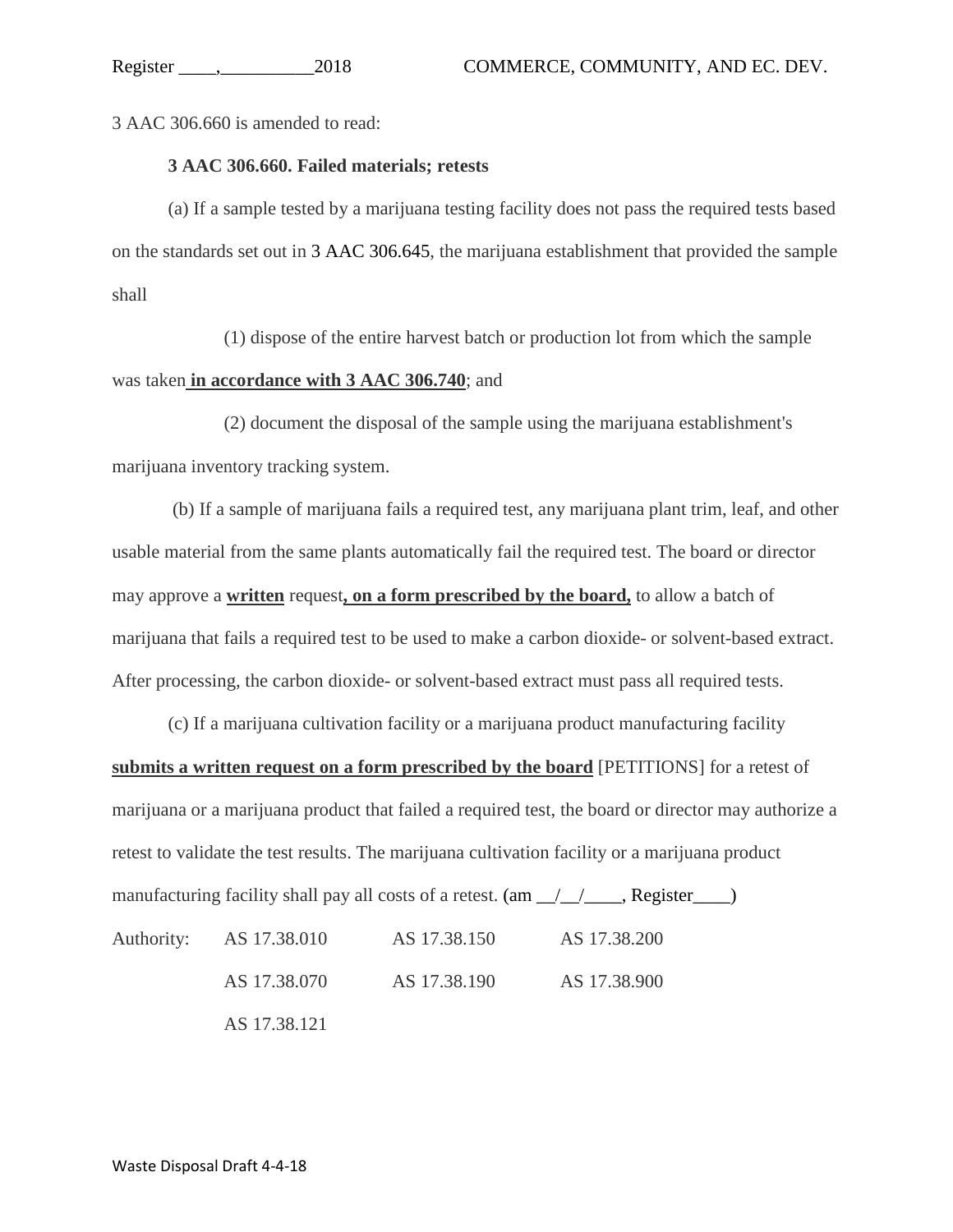3 AAC 306.740 is amended to read:

### **3 AAC 306.740 Waste Disposal**

(a) A marijuana establishment shall store, manage, and dispose of any solid or liquid waste, including wastewater generated during marijuana cultivation production, processing, testing, or retail sales, in compliance with applicable federal, state, and local statutes, ordinances, regulations, and other law

(b) Marijuana waste must be rendered unusable for any purpose for which it was grown or produced before it leaves a marijuana establishment. Marijuana waste includes

(1) marijuana plant waste, including, [ROOTS,] stalks, leaves, and stems that have not been processed with solvent;

(2) solid marijuana sample plant waste in the possession of a marijuana testing facility;

**(3) marijuana or marijuana product that has been deemed by the licensee unfit for sale or consumption;**

#### **(4) expired marijuana products; and**

**(5)** other waste as determined by the board.

(c) A marijuana establishment shall

(1) [IN THE MARIJUANA INVENTORY TRACKING SYSTEM REQUIRED UNDER 3 AAC 306.730,] give the board notice **on a form prescribed by the board** not later than three days before making the waste unusable and disposing of it; however, the director may authorize immediate disposal on an emergency basis; and

## **(2) record the waste in the marijuana inventory tracking system required**

#### **under 3 AAC 306.730;**